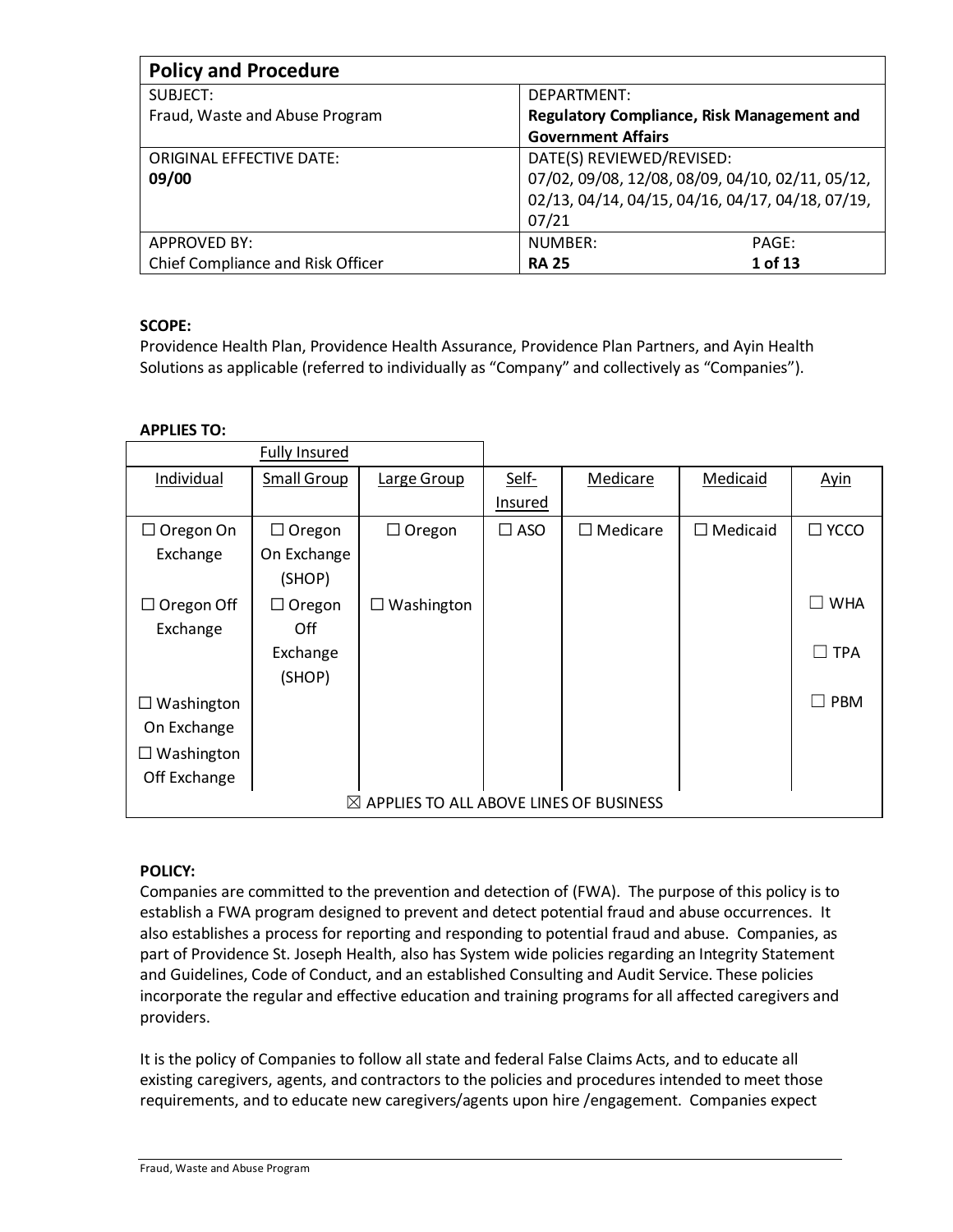| <b>Policy and Procedure</b>       |                                                   |
|-----------------------------------|---------------------------------------------------|
| SUBJECT:                          | DEPARTMENT:                                       |
| Fraud, Waste and Abuse Program    | <b>Regulatory Compliance, Risk Management and</b> |
|                                   | <b>Government Affairs</b>                         |
| <b>ORIGINAL EFFECTIVE DATE:</b>   | DATE(S) REVIEWED/REVISED:                         |
| 09/00                             | 07/02, 09/08, 12/08, 08/09, 04/10, 02/11, 05/12,  |
|                                   | 02/13, 04/14, 04/15, 04/16, 04/17, 04/18, 07/19,  |
|                                   | 07/21                                             |
| <b>APPROVED BY:</b>               | NUMBER:<br>PAGE:                                  |
| Chief Compliance and Risk Officer | 2 of 13<br><b>RA 25</b>                           |

caregivers, agents and contractors who are involved with the creation, filing and processing of claims for payment for services will use only true, complete and accurate information about the claim.

### **DEFINITIONS:**

### **Fraud:**

Fraud is knowingly and willfully executing, or attempting to execute, a scheme or artifice to defraud any health care benefit program or to obtain (by means of false or fraudulent pretenses, representations, or promises) any of the money or property owned by, or under the custody or control of, any health care benefit program. 18U.S.C. § 1347.

### **Waste:**

Waste is the overutilization of services, or other practices that, directly or indirectly, result in unnecessary costs to the Medicare program. Waste is generally not considered to be caused by criminally negligent actions but rather the misuse of resources.

#### **Abuse:**

Abuse includes actions that may, directly or indirectly, result in: unnecessary costs to the Medicare Program, improper payment, payment for services that fail to meet professionally recognized standards of care, or services that are medically unnecessary. Abuse involves payment for items or services when there is no legal entitlement to that payment and the provider has not knowingly and/or intentionally misrepresented facts to obtain payment. Abuse cannot be differentiated categorically from fraud, because the distinction between "fraud" and "abuse" depends on specific facts and circumstances, intent and prior knowledge, and available evidence, among other factors.

### **Abuse (of patient):**

Physical abuse, sexual abuse, neglect, or inappropriate treatment of a patient.

### **Federal False Claims Act** (31 USC 3729-33)**:**

Makes it a crime for any person or organization to knowingly make a false record or file a false claim with the government for payment. "Knowingly" means that the person or organization:

- Knows the record or claim is false, or
- Seeks payment while ignoring whether or not the record or claim is false, or

• Seeks payment recklessly without caring whether or not the record or claim is false More specifically, the Federal False Claims Act applies to any person or organization that does any of the following: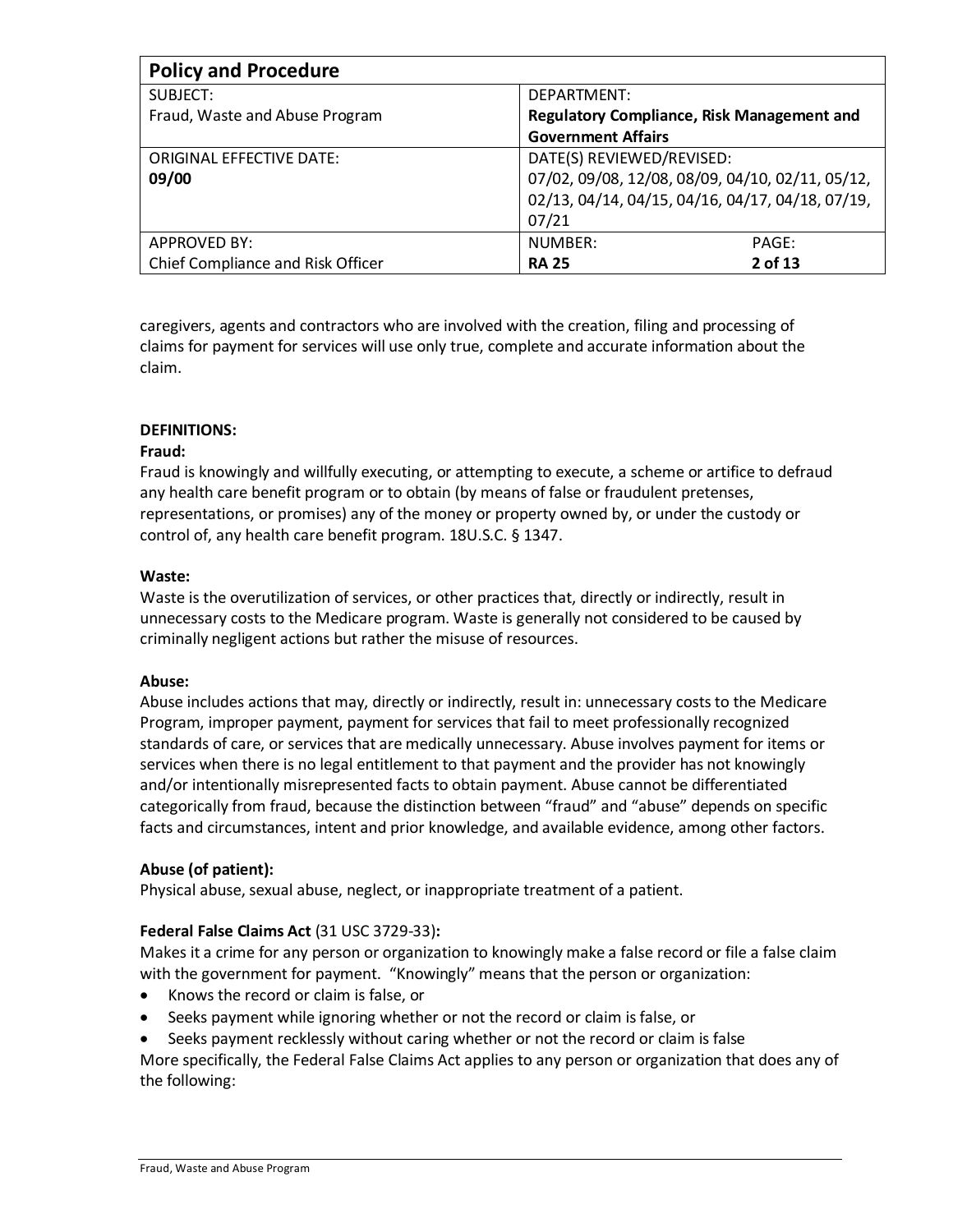| <b>Policy and Procedure</b>       |                                                   |
|-----------------------------------|---------------------------------------------------|
| SUBJECT:                          | DEPARTMENT:                                       |
| Fraud, Waste and Abuse Program    | <b>Regulatory Compliance, Risk Management and</b> |
|                                   | <b>Government Affairs</b>                         |
| <b>ORIGINAL EFFECTIVE DATE:</b>   | DATE(S) REVIEWED/REVISED:                         |
| 09/00                             | 07/02, 09/08, 12/08, 08/09, 04/10, 02/11, 05/12,  |
|                                   | 02/13, 04/14, 04/15, 04/16, 04/17, 04/18, 07/19,  |
|                                   | 07/21                                             |
| <b>APPROVED BY:</b>               | NUMBER:<br>PAGE:                                  |
| Chief Compliance and Risk Officer | 3 of 13<br><b>RA 25</b>                           |

- Knowingly presents, or causes to be presented, a false or fraudulent claim for payment or approval to a federal government caregiver
- Knowingly makes, uses, or causes to be made or used, a false record or statement to get a false or fraudulent claim paid or approved by the federal government
- Conspires to get a false or fraudulent claim allowed or paid to defraud the federal government
- Knowingly makes, uses, or causes to be made or used, a false record or statement to conceal, avoid, or decrease an obligation to pay or transmit money to the federal government
- Acts in deliberate ignorance of the truth or falsity of the information
- Acts in reckless disregard of the truth or falsity

A person who knows a False Claim was filed for payment can file a lawsuit in Federal Court on behalf of the government and, in some cases, receive a reward for bringing original information about a violation to the government's attention. Some states have a False Claims act that allows a similar lawsuit in court if a false claim is filed with the state for payment, such as under Medicaid or Workers Compensation. Penalties are severe for violating the federal False Claims Act.

The Federal False Claims Act imposes two types of liability:

- The submitter of the false claim or statement is liable for a civil penalty, regardless of whether the submission of a claim actually causes the government any damages and even if the claim is rejected
- The submitter of the claim is liable for damages that the government sustains because of the submission of the false claim

Under the Federal False Claims Act, those who knowingly submit or cause another person to submit false claims for payment by the government are liable for three times the government's damages plus civil penalties of \$11,181 to \$22,363 per false claim. A detailed description of the federal false claims act is located on the Regulatory Compliance and Government Affairs website which is accessible to all caregivers.

### **Medicare Advantage Part D:**

Medicare Part D is the prescription drug benefit which is part of the Medicare program. Along with the benefits of this program come opportunities for potential FWA. Companies have additional policies and procedures regarding the detection, prevention and correction of FWA specific to the prescription drug benefit under Medicare Part D. See Pharmacy Policy on 096 Pharmacy Department Monitoring and Auditing Program and 021 Detection and Prevention of FWA.

### **Program Integrity Audit:**

"Program Integrity Audit" means: (i) Review of the actions of individuals or entities furnishing items or services (whether on a fee-for-service, risk, or other basis) for which payment may be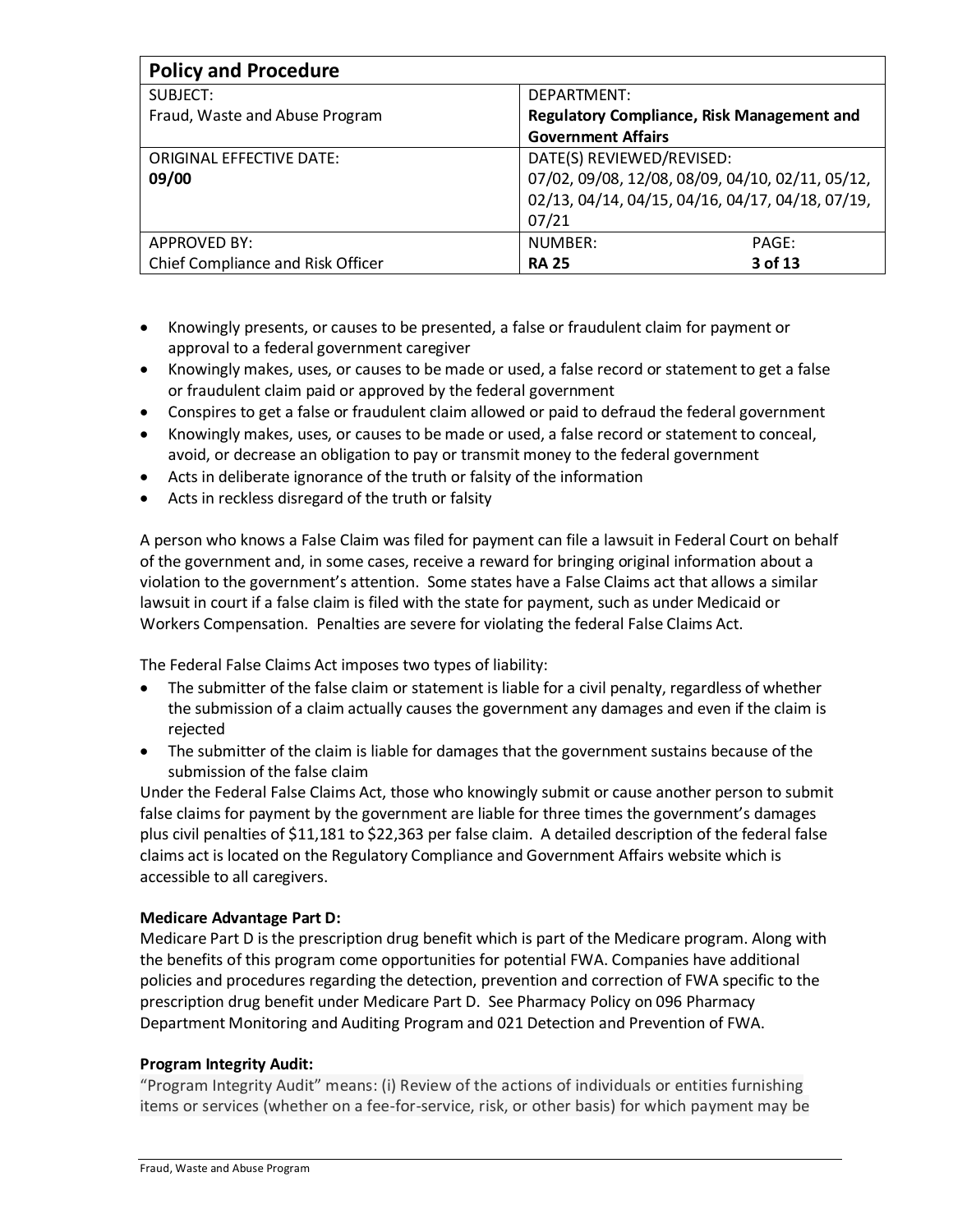| <b>Policy and Procedure</b>       |                                                  |
|-----------------------------------|--------------------------------------------------|
| SUBJECT:                          | DEPARTMENT:                                      |
| Fraud, Waste and Abuse Program    | Regulatory Compliance, Risk Management and       |
|                                   | <b>Government Affairs</b>                        |
| <b>ORIGINAL EFFECTIVE DATE:</b>   | DATE(S) REVIEWED/REVISED:                        |
| 09/00                             | 07/02, 09/08, 12/08, 08/09, 04/10, 02/11, 05/12, |
|                                   | 02/13, 04/14, 04/15, 04/16, 04/17, 04/18, 07/19, |
|                                   | 07/21                                            |
| <b>APPROVED BY:</b>               | NUMBER:<br>PAGE:                                 |
| Chief Compliance and Risk Officer | 4 of 13<br><b>RA 25</b>                          |

made under a State Plan approved under Title XIX of the Social Security Act (or under any waiver of such plan approved under Section 1115 of the Act) to determine whether fraud, waste, or abuse has occurred, is likely to occur, or whether such actions have the potential for resulting in an expenditure of funds under Title XIX in a manner which is not intended under the provisions of Title XIX.; or (ii) Auditing of claims for payment for items or services furnished, or administrative services rendered, under a State Plan under Title XIX to ensure proper payments were made. This includes cost reports, consulting contracts, and risk contracts under section 1903(m) of the Act; or (iii) A review conducted to identify if Overpayments have been made to individuals or entities receiving federal funds under Title XIX (42 CFR 455.232).; or (iv) Any combination of the above. An Audit is not solely a review of compliance with contract, OAR, or CFR requirements.

### **Special Investigations Unit:**

Companies will operate an effective program to control (FWA) including policies and procedures to identify and address FWA. An SIU is an investigation unit, separate from the compliance department, responsible for conducting surveillance, interviews, and other methods of investigation relating to potential FWA. Establishment of a division, department, or team of employees that is dedicated to, and is responsible for, implementing the Annual FWA Prevention Plan and which includes at least one employee who reports directly to the Chief Compliance Officer. Such professional employees must be dedicated solely and exclusively to the prevention, detection, and investigation of fraud and abuse in Contractor's Medicaid program. Examples of a professional employee are an investigator, attorney, paralegal, professional coder, or auditor. Contractor must demonstrate continuous work towards increasing qualifications of its employees. Investigators must meet mandatory core and specialized training program requirements for such employees. The team must employ, or have available to it, individuals who are knowledgeable about the provision of medical assistance under Title XIX of the Act and about the operations of health care Providers. The team may employ, or have available through consultant agreements or other contractual arrangements, individuals who have forensic or other specialized skills that support the investigation of cases. Contractor's system for training and education must provide all information necessary for its employees, Subcontractors and Participating Providers to fully comply with the Fraud, Waste, and Abuse requirements of this Contract. All such training and education must be specific and applicable to Fraud, Waste, and Abuse in Medicaid program. All training must include Medicaidspecific referral and reporting information and training regarding Contractor's Medicaid Fraud, Waste, and Abuse policies and procedures.

Procedures to routinely verify whether services that have been represented to have been delivered by Participating Providers and Subcontractors were received by Members, to investigate incidents where services were not delivered or where Member paid out of pocket for services, and to collect any associated Overpayments. Such verification of services must be made by: (i) mailing service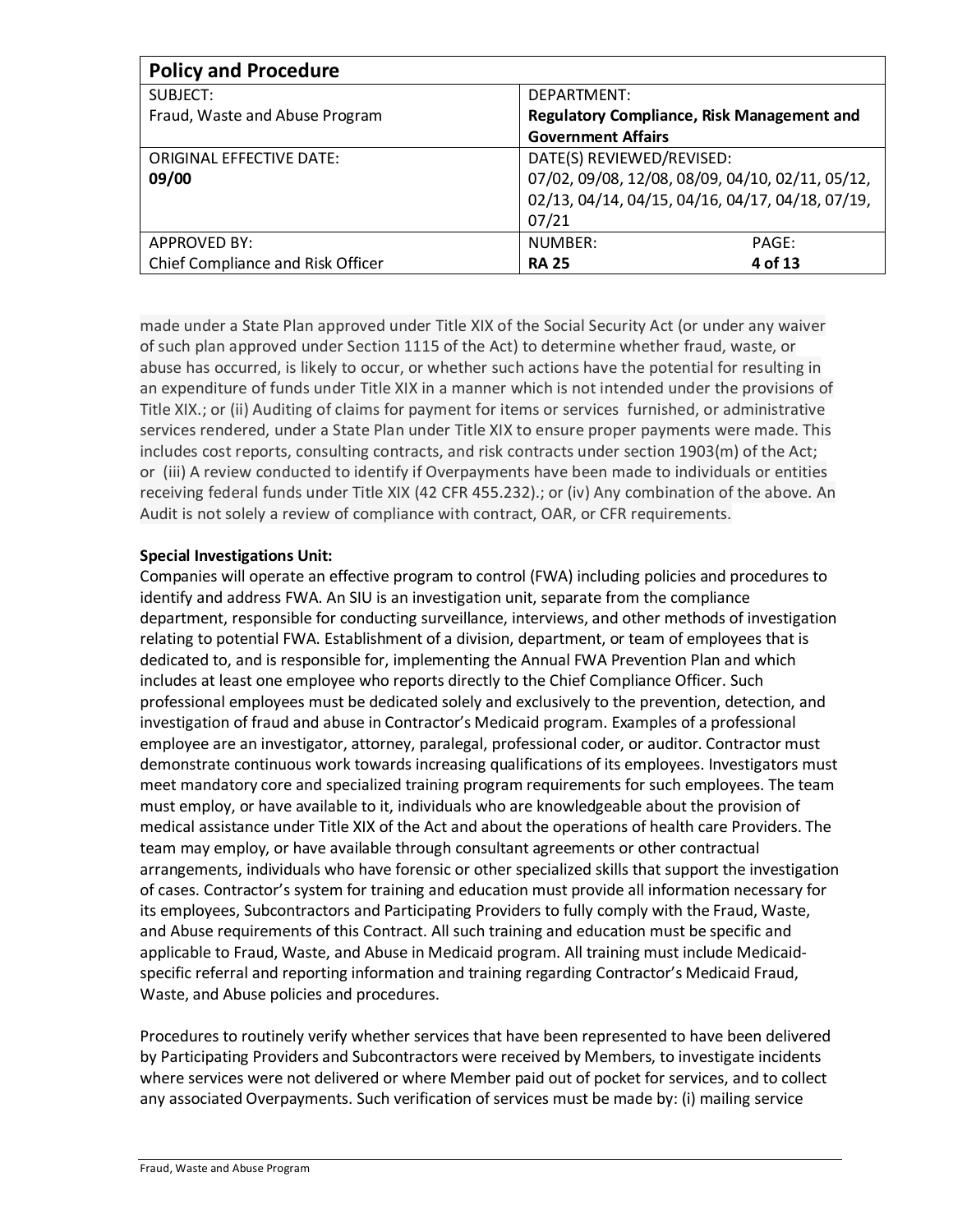| <b>Policy and Procedure</b>       |                                                   |
|-----------------------------------|---------------------------------------------------|
| SUBJECT:                          | DEPARTMENT:                                       |
| Fraud, Waste and Abuse Program    | <b>Regulatory Compliance, Risk Management and</b> |
|                                   | <b>Government Affairs</b>                         |
| <b>ORIGINAL EFFECTIVE DATE:</b>   | DATE(S) REVIEWED/REVISED:                         |
| 09/00                             | 07/02, 09/08, 12/08, 08/09, 04/10, 02/11, 05/12,  |
|                                   | 02/13, 04/14, 04/15, 04/16, 04/17, 04/18, 07/19,  |
|                                   | 07/21                                             |
| <b>APPROVED BY:</b>               | NUMBER:<br>PAGE:                                  |
| Chief Compliance and Risk Officer | 5 of 13<br><b>RA 25</b>                           |

verification letters to Members, sampling, or other methods. Companies SIU will not perform law enforcement activities and will refer all matters indicative of FWA to the NBI MEDIC or law enforcement. External Audit Investigator(s) will conduct fraud waste and abuse investigations following established Audit Review Policy (See Policy and Procedure PI 3.0 Audit Review Process & Methodologies.)

# **State Laws**

Oregon law (ORS 165.690 & 165.692) states:

A person commits the crime of making a false claim for health care payment when the person:

- (1) Knowingly makes or causes to be made a claim for health care payment that contains any false statement or false representation of a material fact in order to receive a health care payment; or
- (2) Knowingly conceals form or fails to disclose to a health care payer the occurrence of any event or the existence of any information with the intent to obtain a health care payment to which the person is not entitled, or to obtain or retain a health care payment in an amount greater than that to which the person is or was entitled.

# Additional Oregon laws:

ORS 411.670 to 411.690 (submitting wrongful claim for payment of public assistance or medical assistance; Liability of person wrongfully receiving payment of public assistance or medical assistance; amount of recovery; rules Claim or payment prohibited; liability of person wrongfully receiving payment; amount of recovery); ORS 646.605 to 646.656 (unlawful trade practices); ORS chapter 162.055 to 162.085 (perjury and related offenses) crimes related to perjury, false swearing and unsworn falsification); ORS chapter 164.015 to 164.140 (theft and related offenses) crimes related to theft); ORS chapter 165 (offenses crimes involving fraud or deception), including but not limited to ORS 165.080 (falsification of falsifying business records) and ORS 165.690 to 165.698 (false Claims for health care payments); ORS 166.715 to 166.735 (racketeering – civil or criminal); ORS 659A.199200 to 659A.236224 (whistleblowing); ORS 659A.230 to 659A.233 (whistleblowing); OAR 410-120-1395 to 410-120-1510 (program integrity, recovery of overpayments to providers, provider sanctions, fraud and abuse); and common law claims founded in fraud, including Fraud, Money Paid by Mistake and Money Paid by False Pretenses.

Washington law (RCW 48.80.030) states:

Making false claims, concealing information — Penalty — Exclusions.

- (1) A person shall not make or present or cause to be made or presented to a health care payer a claim for a health care payment knowing the claim to be false.
- (2) No person shall knowingly present to a health care payer a claim for a health care payment that falsely represents that the goods or services were medically necessary in accordance with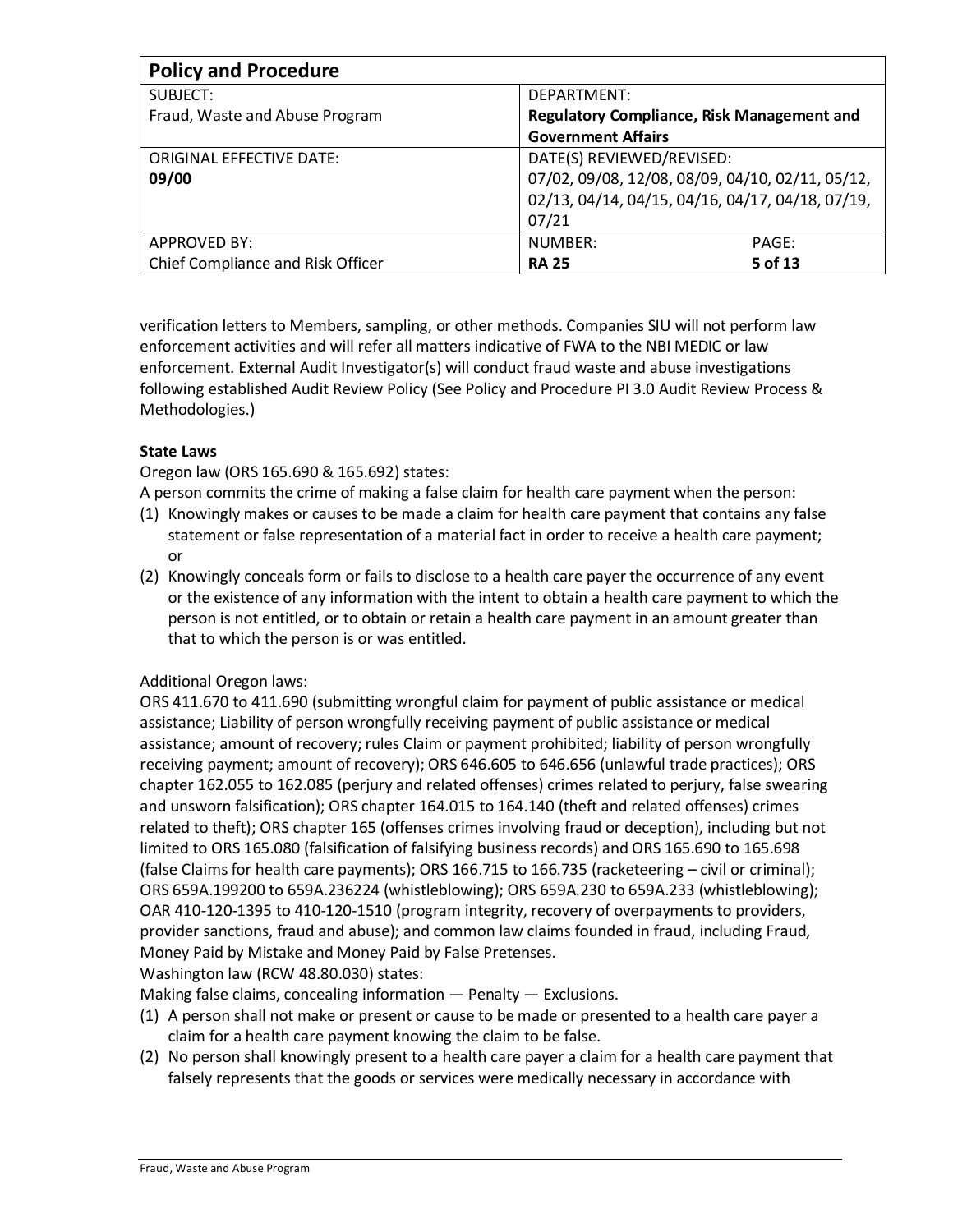| <b>Policy and Procedure</b>       |                                                   |
|-----------------------------------|---------------------------------------------------|
| SUBJECT:                          | DEPARTMENT:                                       |
| Fraud, Waste and Abuse Program    | <b>Regulatory Compliance, Risk Management and</b> |
|                                   | <b>Government Affairs</b>                         |
| ORIGINAL EFFECTIVE DATE:          | DATE(S) REVIEWED/REVISED:                         |
| 09/00                             | 07/02, 09/08, 12/08, 08/09, 04/10, 02/11, 05/12,  |
|                                   | 02/13, 04/14, 04/15, 04/16, 04/17, 04/18, 07/19,  |
|                                   | 07/21                                             |
| <b>APPROVED BY:</b>               | NUMBER:<br>PAGE:                                  |
| Chief Compliance and Risk Officer | 6 of 13<br><b>RA 25</b>                           |

professionally accepted standards. Each claim that violates this subsection shall constitute a separate offense.

- (3) No person shall knowingly make a false statement or false representation of a material fact to a health care payer for use in determining rights to a health care payment. Each claim that violates this subsection shall constitute a separate violation.
- (4) No person shall conceal the occurrence of any event affecting his or her initial or continued right under a contract, certificate, or policy of insurance to have a payment made by a health care payer for a specified health care service. A person shall not conceal or fail to disclose any information with intent to obtain a health care payment to which the person or any other person is not entitled, or to obtain a health care payment in an amount greater than that which the person or any other person is entitled.
- (5) No provider shall willfully collect or attempt to collect an amount from an insured knowing that to be in violation of an agreement or contract with a health care payor to which the provider is a party.
- (6) A person who violates this section is guilty of a class C felony punishable under chapter 9A.20 RCW.
- (7) This section does not apply to statements made on an application for coverage under a contract or certificate of health care coverage issued by an insurer, health care service contractor, health maintenance organization, or other legal entity which is self-insured and providing health care benefits to its caregivers. [1990 c 119 § 11; 1986 c 243 § 3.]

# **PROCEDURE:**

- A. Companies maintain the following activities and controls within various departments to promote effective utilization of healthcare resources and/or identify potential fraud, waste, or abuse occurrences may include but not limited to:
	- a. Information system claims edits such as appropriateness of services and level(s) of care, reasonable charges, and potential excessive over-utilization.
	- b. Post- processing review of claims and other claim analytics.
	- c. Practitioner credentialing and re-credentialing policies and procedures, including on-site reviews. Companies have Policies and Procedures through our Credentialing Department that prohibits the hiring or retention of suspended or terminated providers. To prevent payments to excluded individuals, monthly downloads from CMS, HHS OIG LEIE, and the SAM/EPLS are utilized to check whether current providers are on the list, and action would be taken to discontinue participation with Companies. Companies will not pay providers who are suspended, terminated or excluded by Medicare, Medicaid or SCHIP except for Emergency services. If unauthorized payments are made to any excluded providers, Companies shall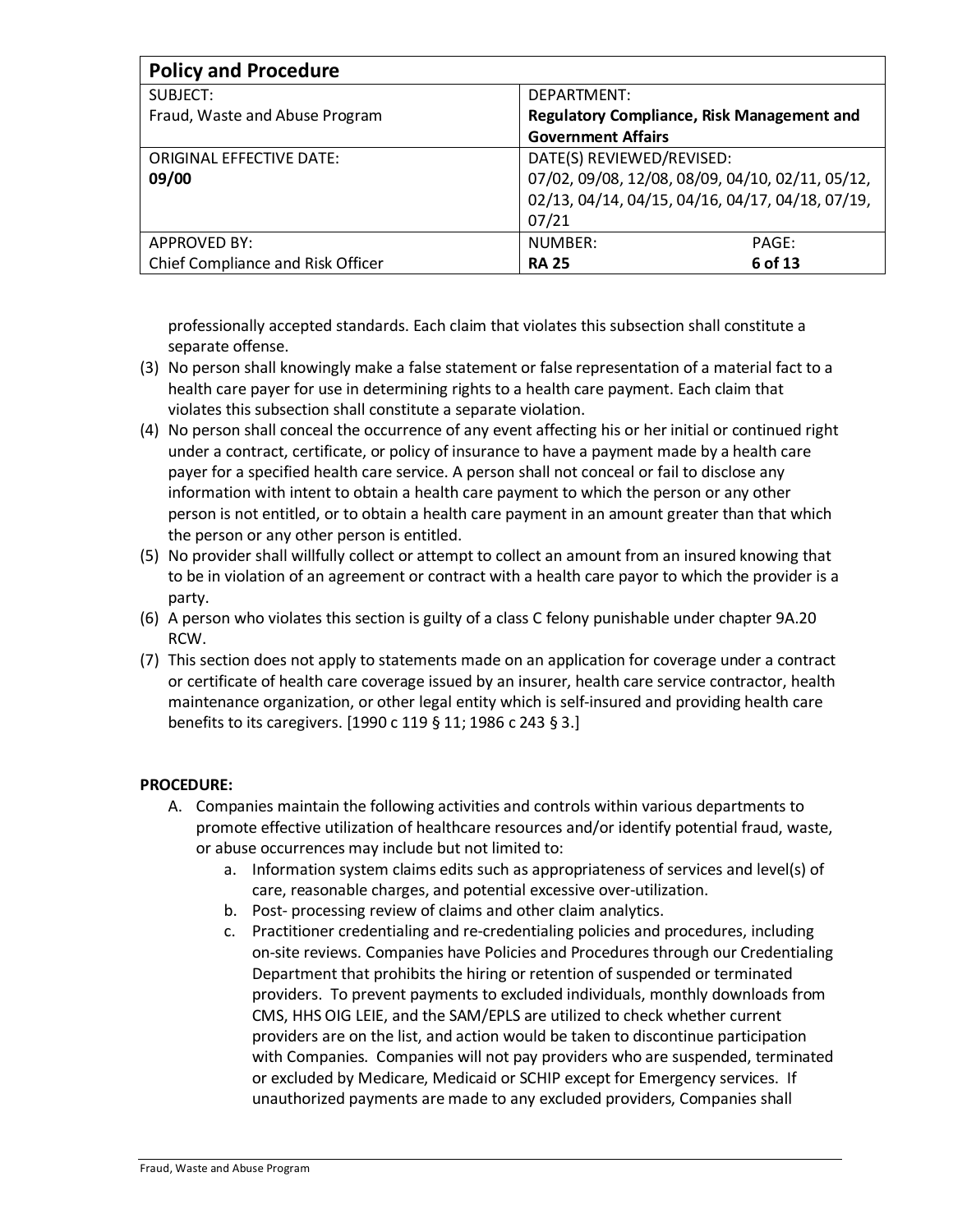| <b>Policy and Procedure</b>       |                                                  |
|-----------------------------------|--------------------------------------------------|
| SUBJECT:                          | DEPARTMENT:                                      |
| Fraud, Waste and Abuse Program    | Regulatory Compliance, Risk Management and       |
|                                   | <b>Government Affairs</b>                        |
| <b>ORIGINAL EFFECTIVE DATE:</b>   | DATE(S) REVIEWED/REVISED:                        |
| 09/00                             | 07/02, 09/08, 12/08, 08/09, 04/10, 02/11, 05/12, |
|                                   | 02/13, 04/14, 04/15, 04/16, 04/17, 04/18, 07/19, |
|                                   | 07/21                                            |
| <b>APPROVED BY:</b>               | NUMBER:<br>PAGE:                                 |
| Chief Compliance and Risk Officer | 7 of 13<br><b>RA 25</b>                          |

recover those payments from the provider (see policy RA 49 Excluded Providers and Individuals).

- d. Prior authorization policies and procedures (member eligibility verification, medical necessity, appropriateness of service requested, covered service verification, appropriate referral).
- e. Utilization management practices, such as prior authorization, concurrent review, discharge planning, retrospective review.
- f. Claims review such as appropriateness of services and level(s) of care, reasonable charges, and potential excessive over-utilization. See Policy 59.0 Claims Coding Audit for more information.
- g. Overpayment Recovery (OPR), Coordination of Benefits (COB) and Third Party Liability (TPL) promoting appropriate payment rules, seeking reimbursement for claims overpayments
- h. As circumstances warrant, referrals from committees such as Medical Expense Management Committee, Medical Policy Committee, Credentials and Quality Committee and Pharmacy & Therapeutics Committees.
- i. Practitioner and member handbooks/websites language regarding the reporting of potential FWA.
- j. Caregiver training regarding potential FWA occurrences, detection and reporting. Company provides and requires that all caregivers, managers, directors and chief executives take an annual training specific to Medicare Advantage, Medicaid and state FWA regulations. Such training occurs at least annually and is a part of the orientation for new caregivers.
- k. Training of contracted providers. First tier, downstream, and related entities who have met the fraud, waste, and abuse certification requirements through enrollment into the Medicare program or accreditation as a Durable Medical Equipment, Prosthetics, Orthotics, and Supplies(DMEPOS) are deemed to have met the training and educational requirements for fraud, waste, and abuse.
- l. As appropriate referrals from the Appeal and Grievance department of practitioner and member complaints and grievances.
- m. With respect to OHP (Oregon Health Plan) members, confirmation with a sample of the population, that services as billed by the provider were actually received by the member. As part of this process, Company sends member verification letters to OHP members and performs follow- up if member reports concerns.
- n. Medicaid Data Validation Audits sampling across all OHP claims to verify accuracy with source documentation, if errors found, education and refunds as appropriate occurs.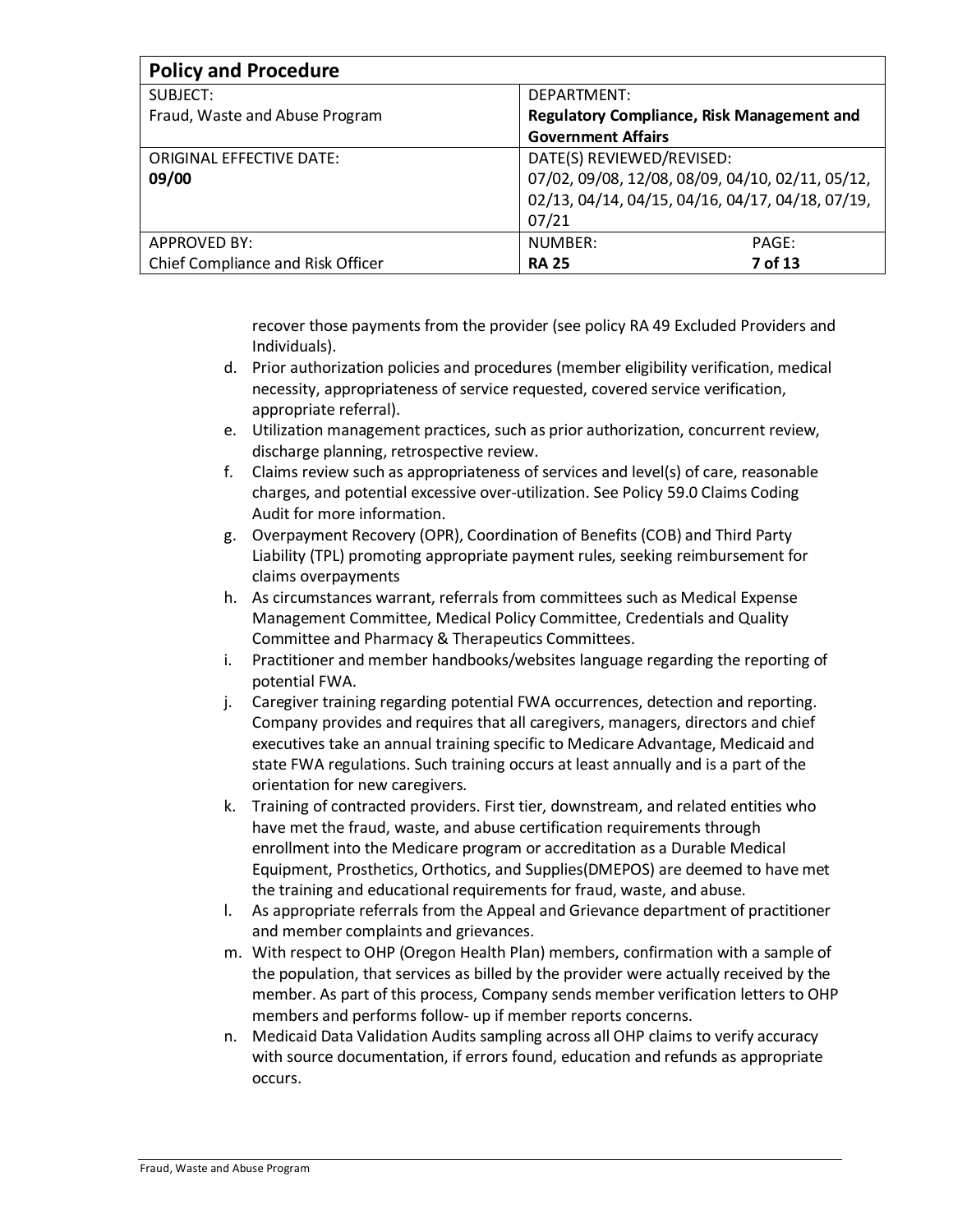| <b>Policy and Procedure</b>       |                                                   |
|-----------------------------------|---------------------------------------------------|
| SUBJECT:                          | DEPARTMENT:                                       |
| Fraud, Waste and Abuse Program    | <b>Regulatory Compliance, Risk Management and</b> |
|                                   | <b>Government Affairs</b>                         |
| <b>ORIGINAL EFFECTIVE DATE:</b>   | DATE(S) REVIEWED/REVISED:                         |
| 09/00                             | 07/02, 09/08, 12/08, 08/09, 04/10, 02/11, 05/12,  |
|                                   | 02/13, 04/14, 04/15, 04/16, 04/17, 04/18, 07/19,  |
|                                   | 07/21                                             |
| <b>APPROVED BY:</b>               | NUMBER:<br>PAGE:                                  |
| Chief Compliance and Risk Officer | 8 of 13<br><b>RA 25</b>                           |

- B. Applicability of the Policy to Agents and Contractors
	- a. Companies agents and contractors are required to comply with all policies and procedures. Company provides agents, contractors and subcontractors with compliance training, FWA training, its written standards of conduct, as well as their written policies and procedures which:
		- i. Promote the commitment to compliance by the agent or contractor;
		- ii. Requires the agent and contractor to address specific areas of potential fraud, such as claims submission process, and financial relationships with its caregivers and permitted subcontractors;
		- iii. Provide detailed information about the False Claims Act established under sections 3729 through 3733 of title 31, United States Code, administrative remedies for false claims and statements established under chapter 38 of title 31, United States Code, any Oregon/Washington laws pertaining to civil or criminal penalties for false claims and statements, and whistleblower protections under such laws, with respect to the role of such laws in preventing and detecting fraud, waste, and abuse in Federal health care programs (as defined in 42 USC 1320a-7b;
- C. Caregiver Required Reporting Suspected FWA
	- a. Each caregiver, agent, and contractor has an obligation to report suspected fraud, waste, or abuse, regardless of whether such wrongful actions are undertaken by a peer, supervisor, contractor, provider, or member. Program noncompliance and FWA may occur at the level of the sponsor, company or its affiliates/FDRs. It may be discovered through a hotline, a website, an enrollee complaint, during routine monitoring or self-evaluation, an audit, or by regulatory authorities. Regardless of how the noncompliance or FWA is identified, any cases of potential fraud waste and/or abuse will be identified and referred to the Director of Payment Integrity following Referral Policy (See Policy and Procedure 14.0 Referral Policy). When a caregiver suspects fraud, waste or abuse, such caregiver should submit an report through the methods available to the SIU. Any potential Fraud Waste or Abuse occurrence, identified by a caregiver during the course of performing their duties, may be initially reported to the department supervisor. The supervisor may assist the caregiver in creating a referral to the Payment Integrity Director of Payment Integrity following Referral Policy (See Policy and Procedure 14.0 Referral Policy).
	- b. Agents, contractors or other parties wishing to report suspected fraud waste or abuse may submit an anonymous report through several methods
		- i. Reporter can call the Special Investigations Unit at 503-574-8505 or toll-free at 888-233-4101.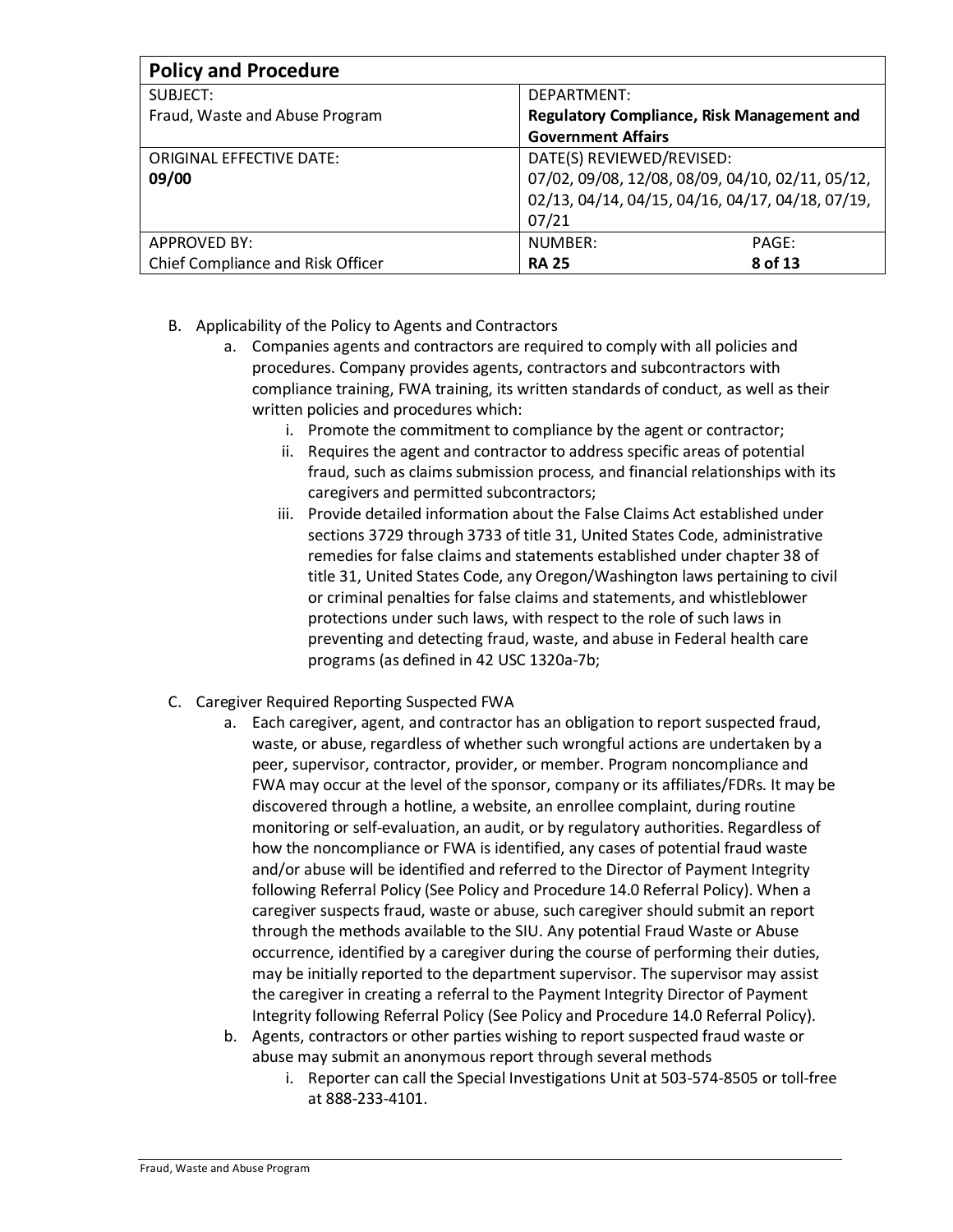| <b>Policy and Procedure</b>       |                                                   |
|-----------------------------------|---------------------------------------------------|
| SUBJECT:                          | DEPARTMENT:                                       |
| Fraud, Waste and Abuse Program    | <b>Regulatory Compliance, Risk Management and</b> |
|                                   | <b>Government Affairs</b>                         |
| ORIGINAL EFFECTIVE DATE:          | DATE(S) REVIEWED/REVISED:                         |
| 09/00                             | 07/02, 09/08, 12/08, 08/09, 04/10, 02/11, 05/12,  |
|                                   | 02/13, 04/14, 04/15, 04/16, 04/17, 04/18, 07/19,  |
|                                   | 07/21                                             |
| <b>APPROVED BY:</b>               | NUMBER:<br>PAGE:                                  |
| Chief Compliance and Risk Officer | 9 of 13<br><b>RA 25</b>                           |

Or mail a letter to: Special Investigations Unit Providence Health Plans P.O. Box 3150 Portland, OR 97208-3150

Or complete the External Referral Form (PDF) located at <http://www.providence.org/healthplans/members/fwa.aspx>

Print it and send it by mail or secure fax at 503-574-8142. This will ensure the confidentiality of the report.

- D. Fraud, Waste, and Abuse Investigations
	- a. The following summary provides an overview of the steps taken when the SIU receives a report suspected fraud, waste or abuse, though additional steps may be necessary depending upon the circumstances of each case.
	- b. Member or Provider Fraud- When member fraud, waste or abuse is reported, upon receipt of referral or other communication, the SIU shall perform an audit of the relevant materials to determine if a preliminary case of fraud, waste of abuse is detected.
	- c. As part of this audit, the SIU may:
		- i. Review member or provider demographic information.
		- ii. Review member claims or other claims submitted by the provider to identify existence and scope of possible fraudulent activity.
		- iii. Contact other departments for relevant information or obtain necessary information from outside sources, including the billing or treating provider.
		- iv. Analyze encounter data, billing, medical/pharmacy coding or other information as circumstances warrant to develop data for further analysis and decision.
		- v. The SIU may determine that a desk audit or onsite audit is necessary based on the egregiousness of the material facts.
		- vi. Review investigation information and make referral to an outside entity, as appropriate or required. If the circumstances and data warrant referral to an outside entity, the SIU will forward information to the appropriate city, county, state or federal regulatory agencies, or forward OHP plan information to the DMAP Medicaid Fraud Control Unit, the DHS Audit Unit or the appropriate state or federal regulatory agency. If circumstances and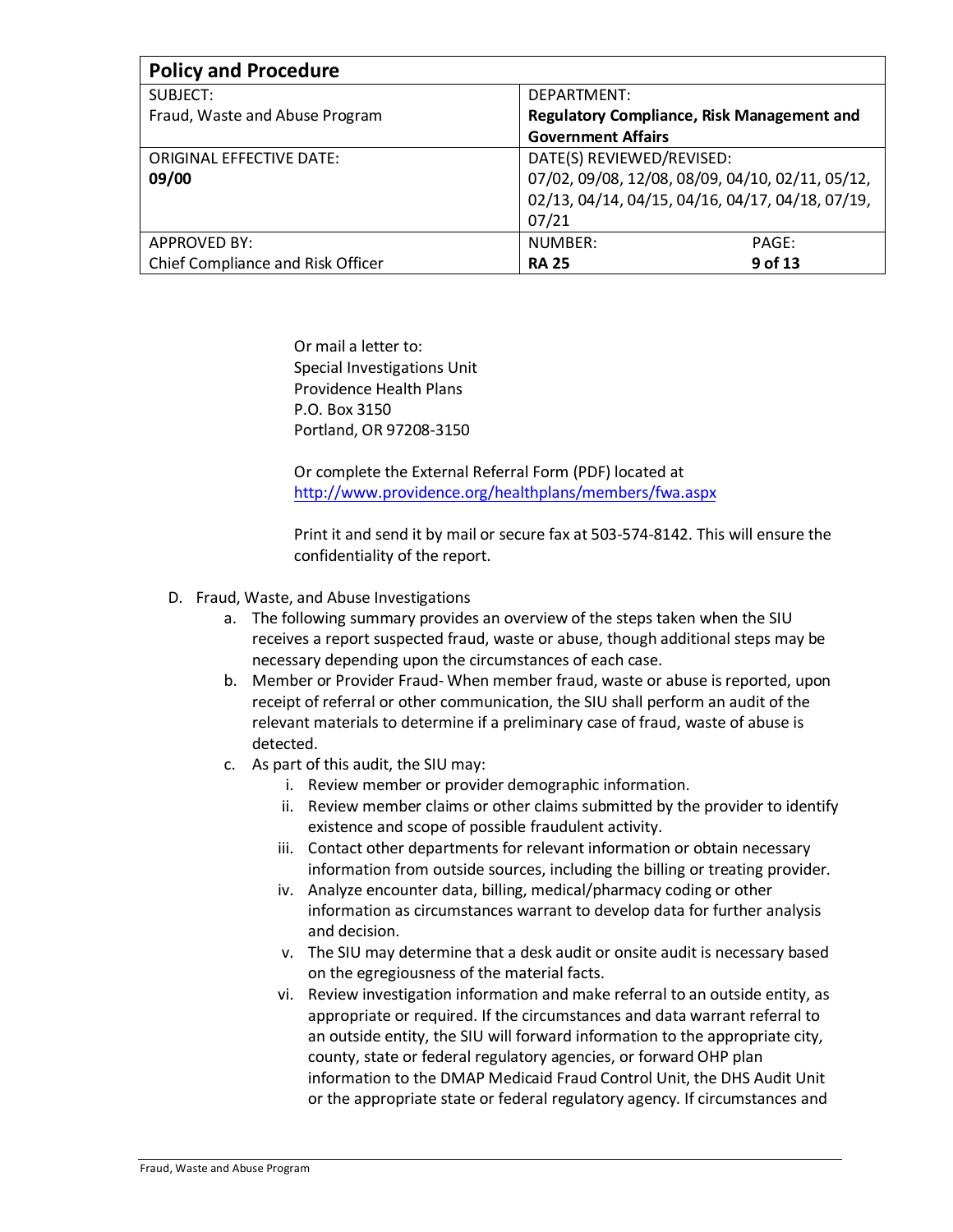| <b>Policy and Procedure</b>       |                                                  |
|-----------------------------------|--------------------------------------------------|
| SUBJECT:                          | DEPARTMENT:                                      |
| Fraud, Waste and Abuse Program    | Regulatory Compliance, Risk Management and       |
|                                   | <b>Government Affairs</b>                        |
| <b>ORIGINAL EFFECTIVE DATE:</b>   | DATE(S) REVIEWED/REVISED:                        |
| 09/00                             | 07/02, 09/08, 12/08, 08/09, 04/10, 02/11, 05/12, |
|                                   | 02/13, 04/14, 04/15, 04/16, 04/17, 04/18, 07/19, |
|                                   | 07/21                                            |
| <b>APPROVED BY:</b>               | NUMBER:<br>PAGE:                                 |
| Chief Compliance and Risk Officer | 10 of 13<br><b>RA 25</b>                         |

data do not warrant referral, a summary of the non-referral decision factors will documented and the case will be closed.

- vii. Provide feedback to originator and management, as appropriate.
- E. Caregiver, Agent or Contractor FWA If a caregiver, agent or contractor suspects that an Company caregiver has engaged in fraud, waste or abuse, the individual should immediately report the incident to the caregiver's Supervisor (if known) or to the Companies Human Resources department. Such reports may also be submitted to the External Audits Director of Payment Integrity following Referral Policy (See Policy and Procedure 14.0 Referral Policy).
	- a. Complete investigation, interviews, as appropriate will be conducted.
	- b. Appropriate disciplinary action, up to and including immediate termination of employment, is taken against caregivers who have violated FWA policies, applicable statutes, regulations, or Federal or State health care program requirements.

### **Designated Compliance Officer:**

Company employs a Director of Medicare Compliance and Director of Payment Integrity who report to the Chief Compliance and Risk Officer. The Chief Compliance and Risk Officer is charged with the responsibility of operating and monitoring the FWA processes, and has direct access to management personnel of all operations of the company, to the Chief Executive Officer and to the Board of Directors. The Chief Compliance and Risk Officer shall report any material issues of FWA to the Board. The Compliance Officer must be a caregiver of the Company.

### **Non-Retaliation/ Non-Retribution**:

State and federal law protect those who report against retaliation (discharge, demotion, suspension, threats, harassment, or other manner of discrimination) because of the lawful acts of the caregiver in reporting under the False Claims Act. Companies prohibit retaliation against any workforce member for making a report of their concerns about actual or potential wrong-doing. See PH&S Policy PROV-HR-419.

### **Patient/Member Abuse:**

Companies will comply with all patient abuse reporting requirements and fully cooperate with the state for the purposes of ORS 410.610 et.seq., ORS 419B.010 et.seq., ORS 430.735 et.seq., ORS 433.705 et.seq., ORS 441.630 et.seq., and all applicable Administrative Rules. Companies shall ensure all Subcontractors comply with this provision. Abuse includes but is not limited to: hitting or kicking patients; sexual abuse or assault; providing excessive or unnecessary services; withholding necessary treatment, billing Medicaid patients for covered services, or higher rates than non-Medicaid for non-covered services.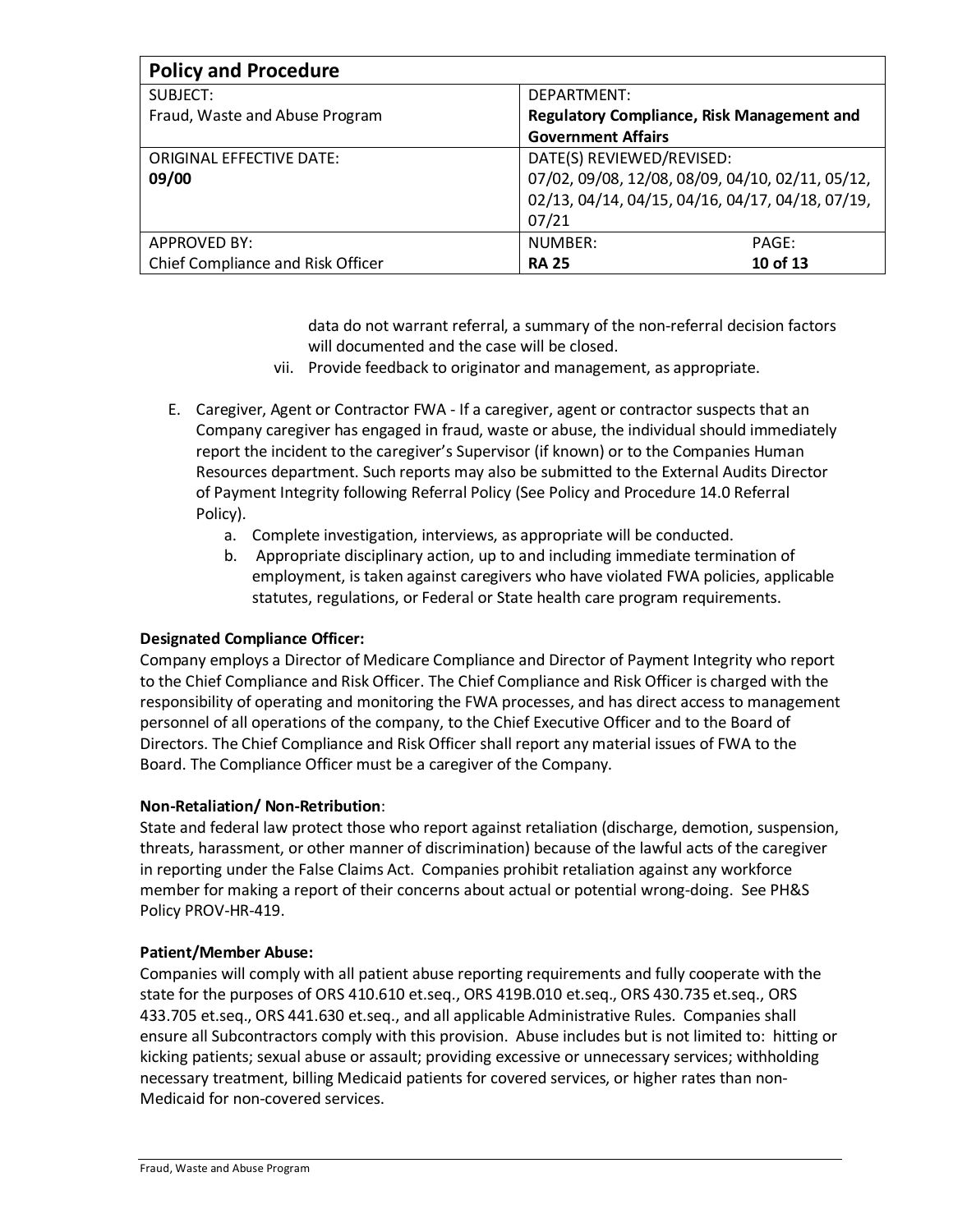| <b>Policy and Procedure</b>       |                                                   |
|-----------------------------------|---------------------------------------------------|
| SUBJECT:                          | DEPARTMENT:                                       |
| Fraud, Waste and Abuse Program    | <b>Regulatory Compliance, Risk Management and</b> |
|                                   | <b>Government Affairs</b>                         |
| <b>ORIGINAL EFFECTIVE DATE:</b>   | DATE(S) REVIEWED/REVISED:                         |
| 09/00                             | 07/02, 09/08, 12/08, 08/09, 04/10, 02/11, 05/12,  |
|                                   | 02/13, 04/14, 04/15, 04/16, 04/17, 04/18, 07/19,  |
|                                   | 07/21                                             |
| <b>APPROVED BY:</b>               | NUMBER:<br>PAGE:                                  |
| Chief Compliance and Risk Officer | 11 of 13<br><b>RA 25</b>                          |

# **Confidentiality:**

When conducting investigations the SIU has the right to access practitioner, member, and caregiver records necessary to audit or conduct an investigation into allegations of fraud, waste, or abuse as stated in the provider contract, or if non-contracted through the member's contract with Companies. This right to audit or inspect does not extend to information subject to legal privilege.

All information identified, researched, or obtained for or, as part of a potential fraud and abuse audit is considered confidential by Companies. Any material used in the audit of a potential occurrence of fraud or abuse will be used only by the appropriate people and only for the purposes of the audit and/or referral to the NBI MEDIC, MFCU/ Health Share (for OHP) and other appropriate regulatory and oversight agencies. All caregivers must sign a confidentiality agreement at the beginning of employment, and at annual reviews. The information and records obtained and used during the course of any audit will be maintained according to established Company confidentiality policies, and in compliance with all state and federal laws regarding confidentiality.

Payment Integrity/External Audits/SIU treats all information received confidentially, to the extent allowed by law. Any caregiver, member, provider, citizen, contractor, vendor, or other interested party who has observed or suspects dishonest or fraudulent activity should notify the Fraud Hotline immediately. Persons observing or suspecting dishonest or fraudulent activity should not attempt to personally conduct an investigation related to such activity.

# **For the Purposes of This Policy, Examples of Fraud, Waste and Abuse Could Include, But Are Not Limited To:**

Unintentional billing errors - Provider offices may on occasion unknowingly bill a service that is not accepted standard of practice or is incorrect by billing or coding standards. These standards may include references to CPT, ICD-9-CM, HCPCS, Medicare Carriers Manual, CPT Assistant, Coding Clinic, specialty society guidance, National Correct Coding Initiative, etc.

Abusive practices – Abusive practices are those that directly or indirectly result in unnecessary costs to the health plan and its customers. This could include improper payment, payment for services that fail to meet accepted standards of practice, that are medically unnecessary, or for which there is no legal entitlement. Typically, the physician or other health care professional has not knowingly and willfully misrepresented facts to obtain payment.

Fraudulent practices – Fraudulent practices relate to intentional deception or misrepresentation to obtain some benefit, such as payment for medical services. Intent is an essential element in fraudulent billing.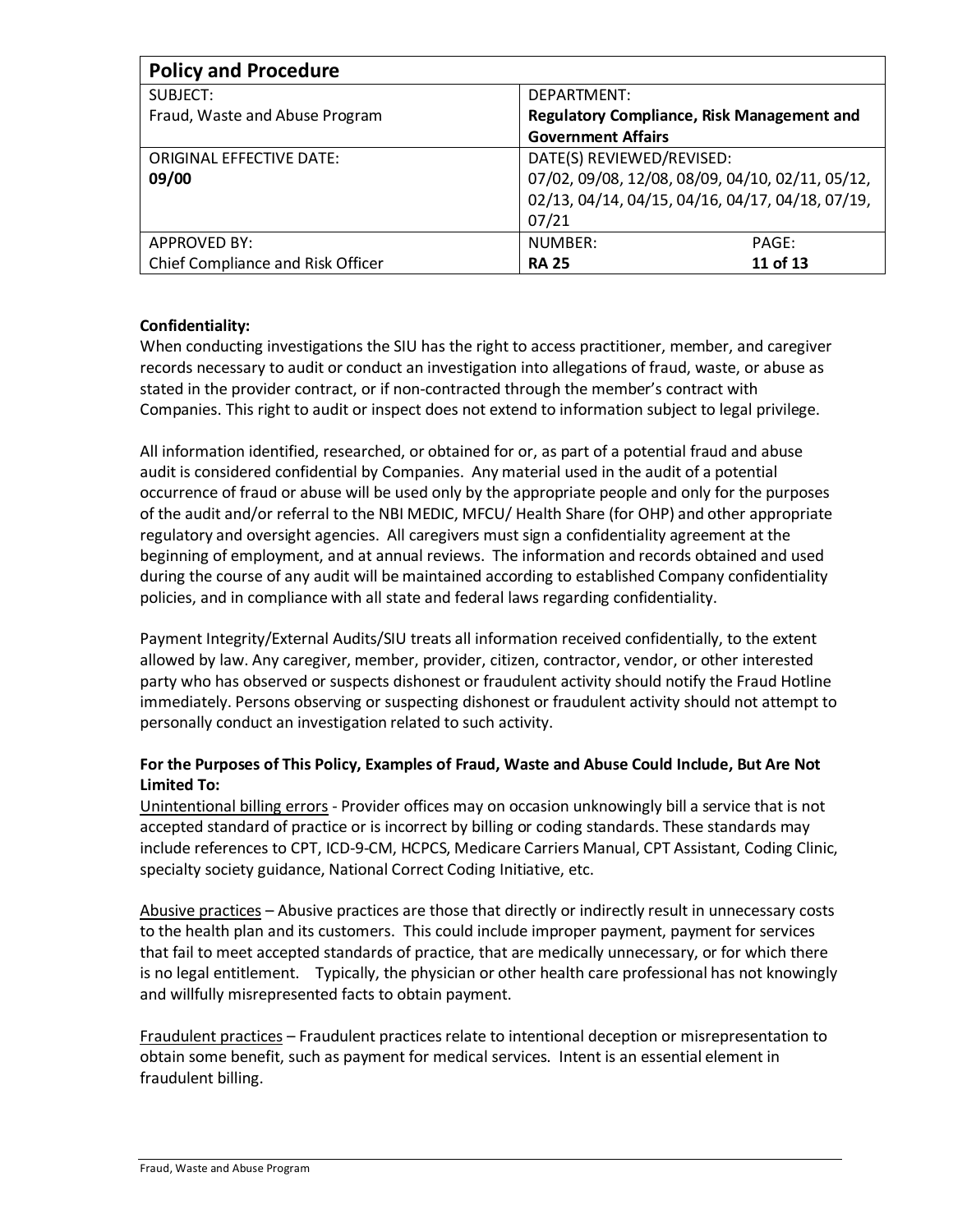| <b>Policy and Procedure</b>       |                                                  |          |
|-----------------------------------|--------------------------------------------------|----------|
| SUBJECT:                          | DEPARTMENT:                                      |          |
| Fraud, Waste and Abuse Program    | Regulatory Compliance, Risk Management and       |          |
|                                   | <b>Government Affairs</b>                        |          |
| ORIGINAL EFFECTIVE DATE:          | DATE(S) REVIEWED/REVISED:                        |          |
| 09/00                             | 07/02, 09/08, 12/08, 08/09, 04/10, 02/11, 05/12, |          |
|                                   | 02/13, 04/14, 04/15, 04/16, 04/17, 04/18, 07/19, |          |
|                                   | 07/21                                            |          |
| <b>APPROVED BY:</b>               | NUMBER:                                          | PAGE:    |
| Chief Compliance and Risk Officer | <b>RA 25</b>                                     | 12 of 13 |

Additional examples of potentially fraudulent or wasteful practices (Fraud requires intent):

- Falsifying provider information / billing incorrect provider of service
- Falsifying member information
- Billing for services not actually provided
- Billing for higher paying services when a less extensive service was provided
- Misrepresenting services as medically necessary and/or as covered benefits
- Billing inappropriate numbers of units
- Billing inappropriate diagnoses in order to receive payment
- Billing services that are excessive in scope, duration or frequency
- Providing substandard care that is not consistent with current standards of practice
- Paying or receiving remuneration or kickbacks for referrals
- Violation of federal and state statutes
- Billing for services that are not medically necessary
- Balance billing a member for provider write-off portion of a covered service/balance billing Medicaid members for Medicaid covered services
- Paying or receiving remuneration or kickbacks for referrals
- Violating of federal and state statues relating to self-referrals
- Intentionally billing for services in duplicate
- Billing for services provided by unlicensed or otherwise ineligible practitioners
- Purposeful altering, falsification or destruction of clinical record documentation for the purpose of artificially inflating or obscuring compliance rating and/or collecting payments not otherwise due
- "Unbundling", "fragmenting" or "code gaming" in order to manipulate the CPT codes as a means of increasing reimbursement
- Failure to document medical records adequately
- Inappropriate billing practices such as misuse of modifiers
- Failure to comply with participation agreement, payment rules
- Concealing patient's misuse of health insurance card
- Routinely waiving deductibles and copayments for Medicare payments
- Retention of payments to which the provider is not entitled (e.g.; duplicate payments, overpayments due to inaccurate contracted rate, overpayments due to other primary liability for claim, etc.)

Medicare Part D Fraud Waste Abuse Examples:

Some of the potential Part D FWA violations include:

- Billing for services not furnished and/or drugs not provided
- Billing non-covered prescription as covered items